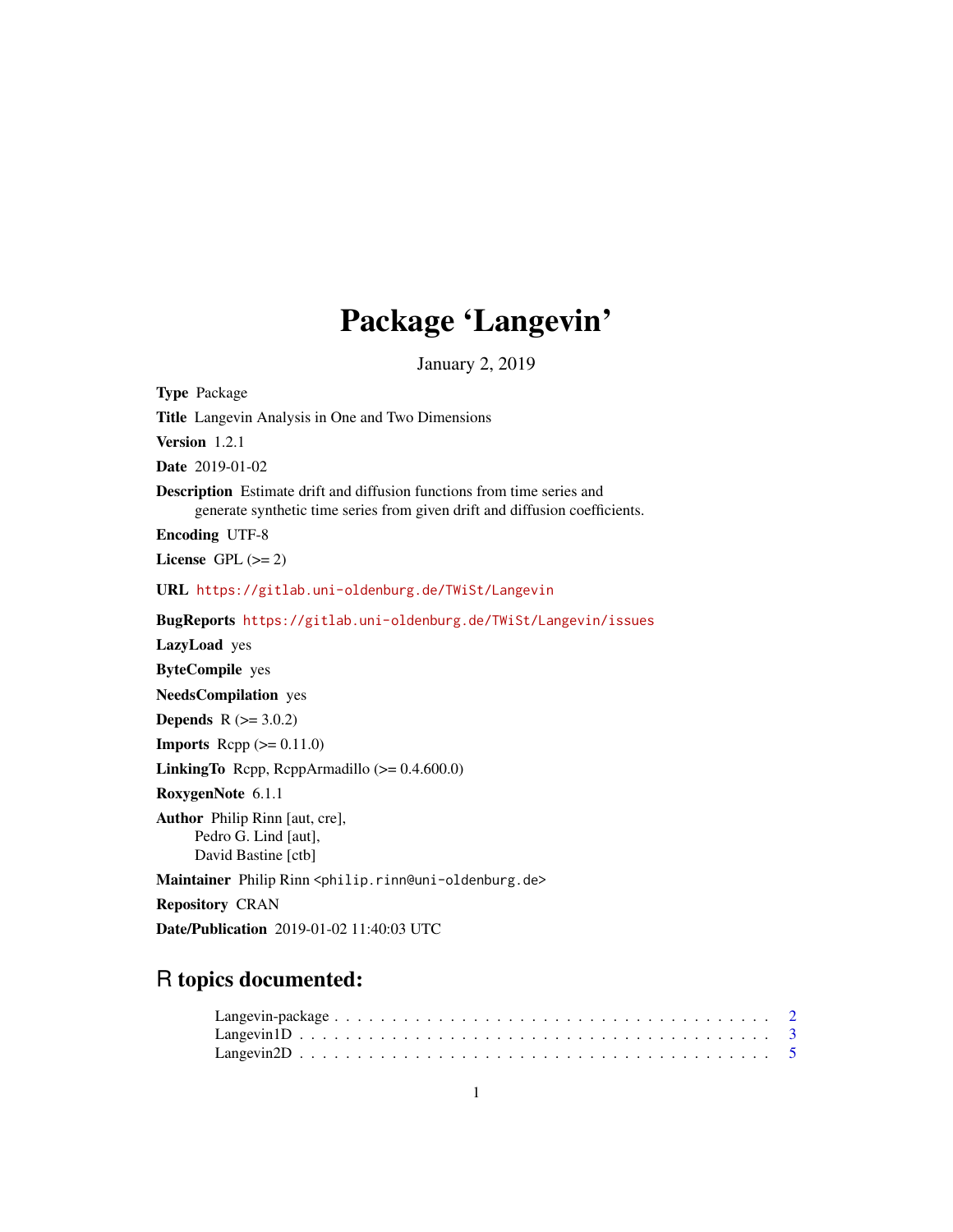<span id="page-1-0"></span>

| Index |  |  |  |  |  |  |  |  |  |  |  |  |  |  |  |  |
|-------|--|--|--|--|--|--|--|--|--|--|--|--|--|--|--|--|

Langevin-package *An* R *package for stochastic data analysis*

#### **Description**

The Langevin package provides functions to estimate drift and diffusion functions from data sets.

#### Details

This package was developed by the research group *Turbulence, Wind energy and Stochastics*(TWiSt) at the Carl von Ossietzky University of Oldenburg (Germany).

#### Mathematical Background

A wide range of dynamic systems can be described by a stochastic differential equation, the Langevin equation. The time derivative of the system trajectory  $\dot{X}(t)$  can be expressed as a sum of a deterministic part  $D^{(1)}$  and the product of a stochastic force  $\Gamma(t)$  and a weight coefficient  $D^{(2)}$ . The stochastic force  $\Gamma(t)$  is  $\delta$ -correlated Gaussian white noise.

For stationary continuous Markov processes Siegert et al. and Friedrich et al. developed a method to reconstruct drift  $D^{(1)}$  and diffusion  $D^{(2)}$  directly from measured data.

$$
\dot{X}(t) = D^{(1)}(X(t), t) + \sqrt{D^{(2)}(X(t), t)} \Gamma(t) \text{ with}
$$
\n
$$
D^{(n)}(x, t) = \lim_{\tau \to 0} \frac{1}{\tau} M^{(n)}(x, t, \tau) \text{ and}
$$
\n
$$
M^{(n)}(x, t, \tau) = \frac{1}{n!} \langle (X(t + \tau) - x)^n \rangle |_{X(t) = x}
$$

The Langevin equation should be interpreted in the way that for every time  $t_i$  where the system meets an arbitrary but fixed point x in phase space,  $X(t_i+\tau)$  is defined by the deterministic function  $D^{(1)}(x)$  and the stochastic function  $\sqrt{D^{(2)}(x)}\Gamma(t_i)$ . Both,  $D^{(1)}(x)$  and  $D^{(2)}(x)$  are constant for fixed x.

One can integrate drift and diffusion numerically over small intervals. If the system is at time  $t$  in the state  $x = X(t)$  the drift can be calculated for small  $\tau$  by averaging over the difference of the system state at  $t + \tau$  and the state at t. The average has to be taken over the whole ensemble or in the stationary case over all  $t = t_i$  with  $X(t_i) = x$ . Diffusion can be calculated analogously.

#### Author(s)

Philip Rinn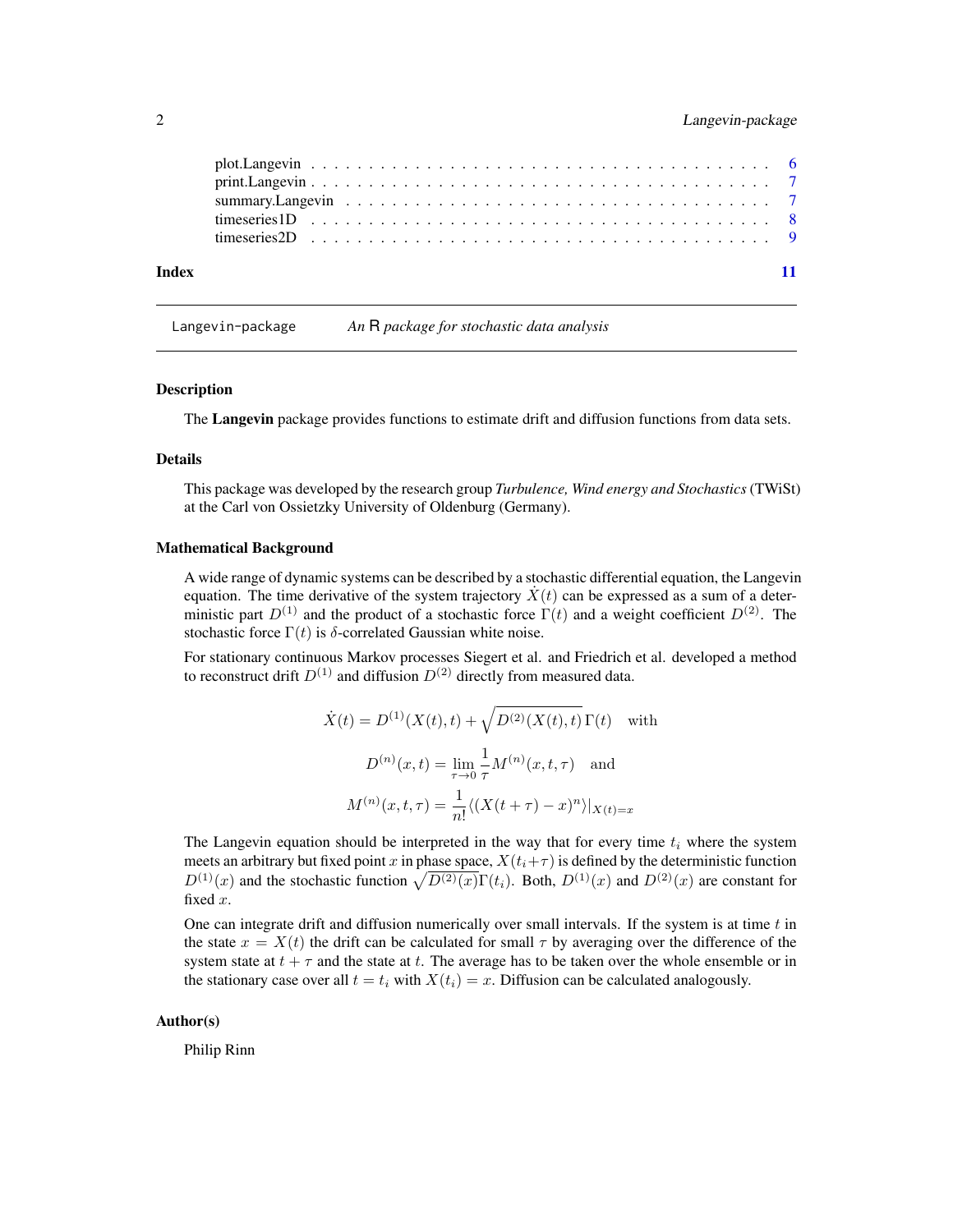#### <span id="page-2-0"></span>Langevin1D 3

#### References

#### A review of the Langevin method can be found at:

Friedrich, R.; et al. (2011) *Approaching Complexity by Stochastic Methods: From Biological Systems to Turbulence*. Physics Reports, 506(5), 87–162.

#### For further reading:

Risken, H. (1996) *The Fokker-Planck equation*. Springer.

Siegert, S.; et al. (1998) *Analysis of data sets of stochastic systems*. Phys. Lett. A.

Friedrich, R.; et al. (2000) *Extracting model equations from experimental data*. Phys. Lett. A.

<span id="page-2-1"></span>

| Langevin1D | Calculate the Drift and Diffusion of one-dimensional stochastic pro- |
|------------|----------------------------------------------------------------------|
|            | cesses                                                               |

#### Description

Langevin1D calculates the Drift and Diffusion vectors (with errors) for a given time series.

#### Usage

```
Langevin1D(data, bins, steps, sf = ifelse(is.ts(data), frequency(data),
  1), bin_min = 100, reqThreads = -1)
```
#### Arguments

| data       | a vector containing the time series or a time-series object.                                         |
|------------|------------------------------------------------------------------------------------------------------|
| bins       | a scalar denoting the number of bins to calculate the conditional moments on.                        |
| steps      | a vector giving the $\tau$ steps to calculate the conditional moments (in samples<br>$(=\tau * sf).$ |
| sf         | a scalar denoting the sampling frequency (optional if data is a time-series ob-<br>ject).            |
| bin_min    | a scalar denoting the minimal number of events per bin. Defaults to 100.                             |
| regThreads | a scalar denoting how many threads to use. Defaults to $-1$ which means all<br>available cores.      |

#### Value

Langevin1D returns a list with thirteen components:

| a vector of the error of the Drift coefficient for each bin.<br>eD1<br>D2<br>a vector of the Diffusion coefficient for each bin.<br>eD2<br>D4 | D1 | a vector of the Drift coefficient for each bin.                   |
|-----------------------------------------------------------------------------------------------------------------------------------------------|----|-------------------------------------------------------------------|
|                                                                                                                                               |    |                                                                   |
|                                                                                                                                               |    |                                                                   |
|                                                                                                                                               |    | a vector of the error of the Driffusion coefficient for each bin. |
|                                                                                                                                               |    | a vector of the fourth Kramers-Moyal coefficient for each bin.    |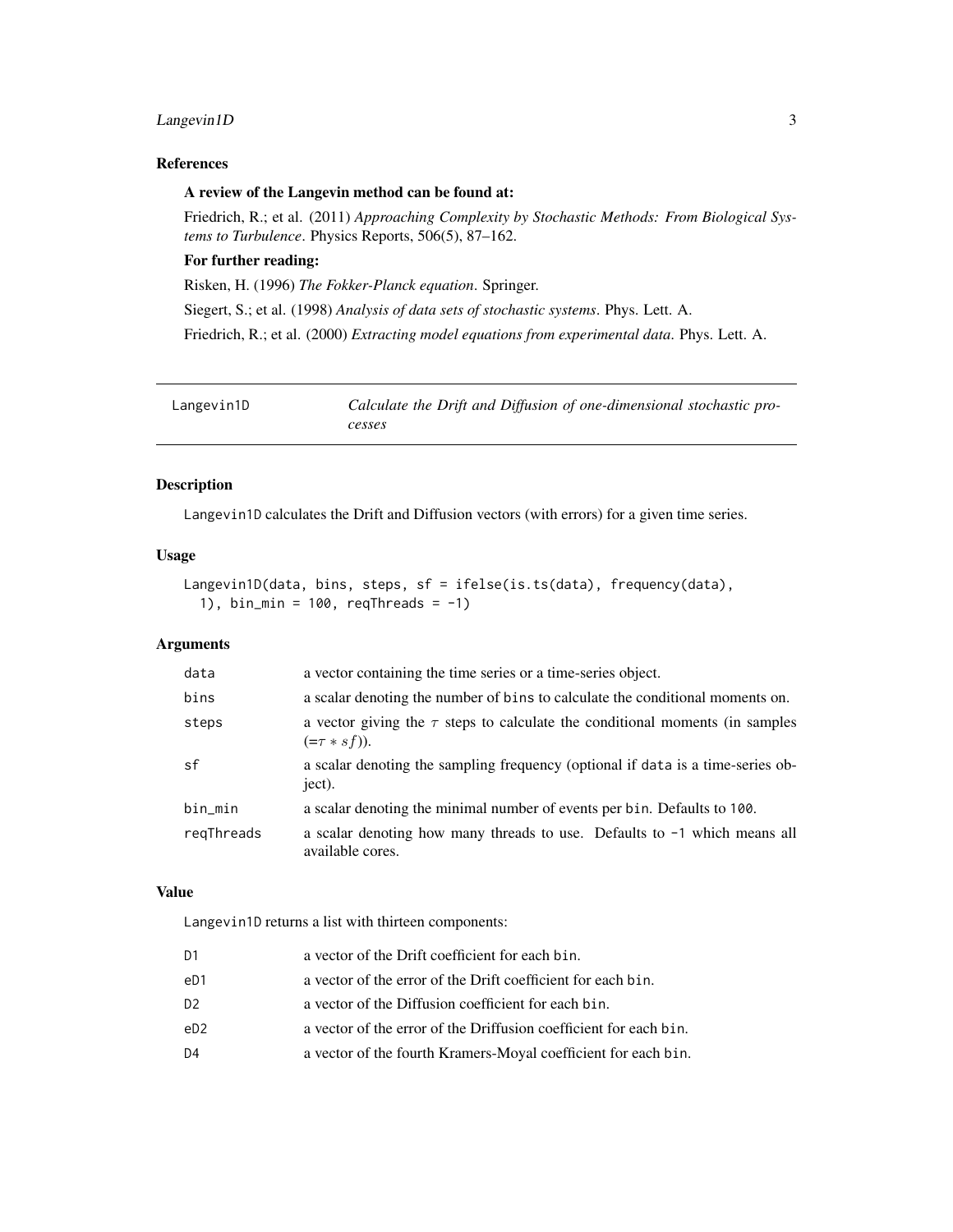<span id="page-3-0"></span>

| mean_bin | a vector of the mean value per bin.                                                                                      |
|----------|--------------------------------------------------------------------------------------------------------------------------|
| density  | a vector of the number of events per bin.                                                                                |
| М1       | a matrix of the first conditional moment for each $\tau$ . Rows corespond to bin,<br>columns to $\tau$ .                 |
| eM1      | a matrix of the error of the first conditional moment for each $\tau$ . Rows corespond<br>to bin, columns to $\tau$ .    |
| M2       | a matrix of the second conditional moment for each $\tau$ . Rows corespond to bin,<br>columns to $\tau$ .                |
| eM2      | a matrix of the error of the second conditional moment for each $\tau$ . Rows core-<br>spond to bin, columns to $\tau$ . |
| M4       | a matrix of the fourth conditional moment for each $\tau$ . Rows corespond to bin,<br>columns to $\tau$ .                |
| U        | a vector of the bin borders.                                                                                             |

#### Author(s)

Philip Rinn

#### See Also

[Langevin2D](#page-4-1)

#### Examples

```
# Set number of bins, steps and the sampling frequency
bins <-20;
steps \leq c(1:5);
sf < -1000;
#### Linear drift, constant diffusion
# Generate a time series with linear D^1 = -x and constant D^2 = 1x \le - timeseries1D(N=1e6, d11=-1, d20=1, sf=sf);
# Do the analysis
est <- Langevin1D(x, bins, steps, sf, reqThreads=2);
# Plot the result and add the theoretical expectation as red line
plot(est$mean_bin, est$D1);
lines(est$mean_bin, -est$mean_bin, col='red');
plot(est$mean_bin, est$D2);
abline(h=1, col='red');
#### Cubic drift, constant diffusion
# Generate a time series with cubic D^1 = x - x^3 and constant D^2 = 1x <- timeseries1D(N=1e6, d13=-1, d11=1, d20=1, sf=sf);
# Do the analysis
est <- Langevin1D(x, bins, steps, sf, reqThreads=2);
# Plot the result and add the theoretical expectation as red line
```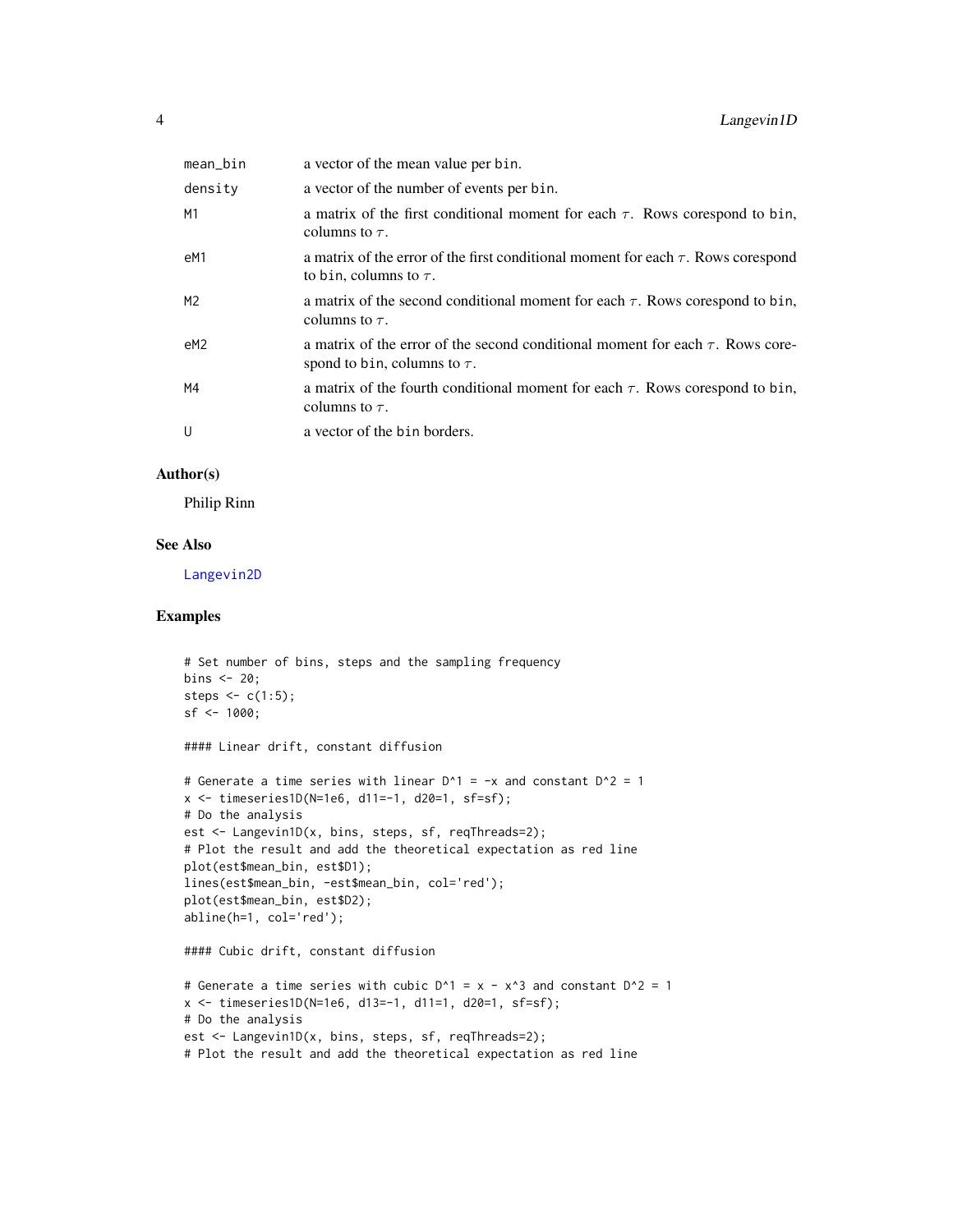```
plot(est$mean_bin, est$D1);
lines(est$mean_bin, est$mean_bin - est$mean_bin^3, col='red');
plot(est$mean_bin, est$D2);
abline(h=1, col='red');
```
<span id="page-4-1"></span>

| Langevin2D | Calculate the Drift and Diffusion of two-dimensional stochastic pro- |
|------------|----------------------------------------------------------------------|
|            | cesses                                                               |

#### Description

Langevin2D calculates the Drift (with error) and Diffusion matrices for given time series.

#### Usage

```
Langevin2D(data, bins, steps, sf = ifelse(is.mts(data), frequency(data),
  1), bin_min = 100, reqThreads = -1)
```
#### Arguments

| data       | a matrix containing the time series as columns or a time-series object.                         |
|------------|-------------------------------------------------------------------------------------------------|
| bins       | a scalar denoting the number of bins to calculate Drift and Diffusion on.                       |
| steps      | a vector giving the $\tau$ steps to calculate the moments (in samples).                         |
| sf         | a scalar denoting the sampling frequency (optional if data is a time-series ob-<br>ject).       |
| bin_min    | a scalar denoting the minimal number of events per bin. Defaults to 100.                        |
| regThreads | a scalar denoting how many threads to use. Defaults to $-1$ which means all<br>available cores. |

#### Value

Langevin2D returns a list with nine components:

| D <sub>1</sub> | a tensor with all values of the drift coefficient. Dimension is bins x bins x 2.<br>The first bins x bins elements define the drift $D_1^{(1)}$ for the first variable and the<br>rest define the drift $D_2^{(1)}$ for the second variable.                                                               |
|----------------|------------------------------------------------------------------------------------------------------------------------------------------------------------------------------------------------------------------------------------------------------------------------------------------------------------|
| eD1            | a tensor with all estimated errors of the drift coefficient. Dimension is bins x<br>bins x 2. Same expression as above.                                                                                                                                                                                    |
| D <sub>2</sub> | a tensor with all values of the diffusion coefficient. Dimension is bins x bins x<br>3. The first bins x bins elements define the diffusion $D_{11}^{(2)}$ , the second bins x<br>bins elements define the diffusion $D_{22}^{(2)}$ and the rest define the diffusion $D_{12}^{(2)} =$<br>$D_{21}^{(2)}$ . |
| eD2            | a tensor with all estimated errors of the driffusion coefficient. Dimension is bins<br>x bins x 3. Same expression as above.                                                                                                                                                                               |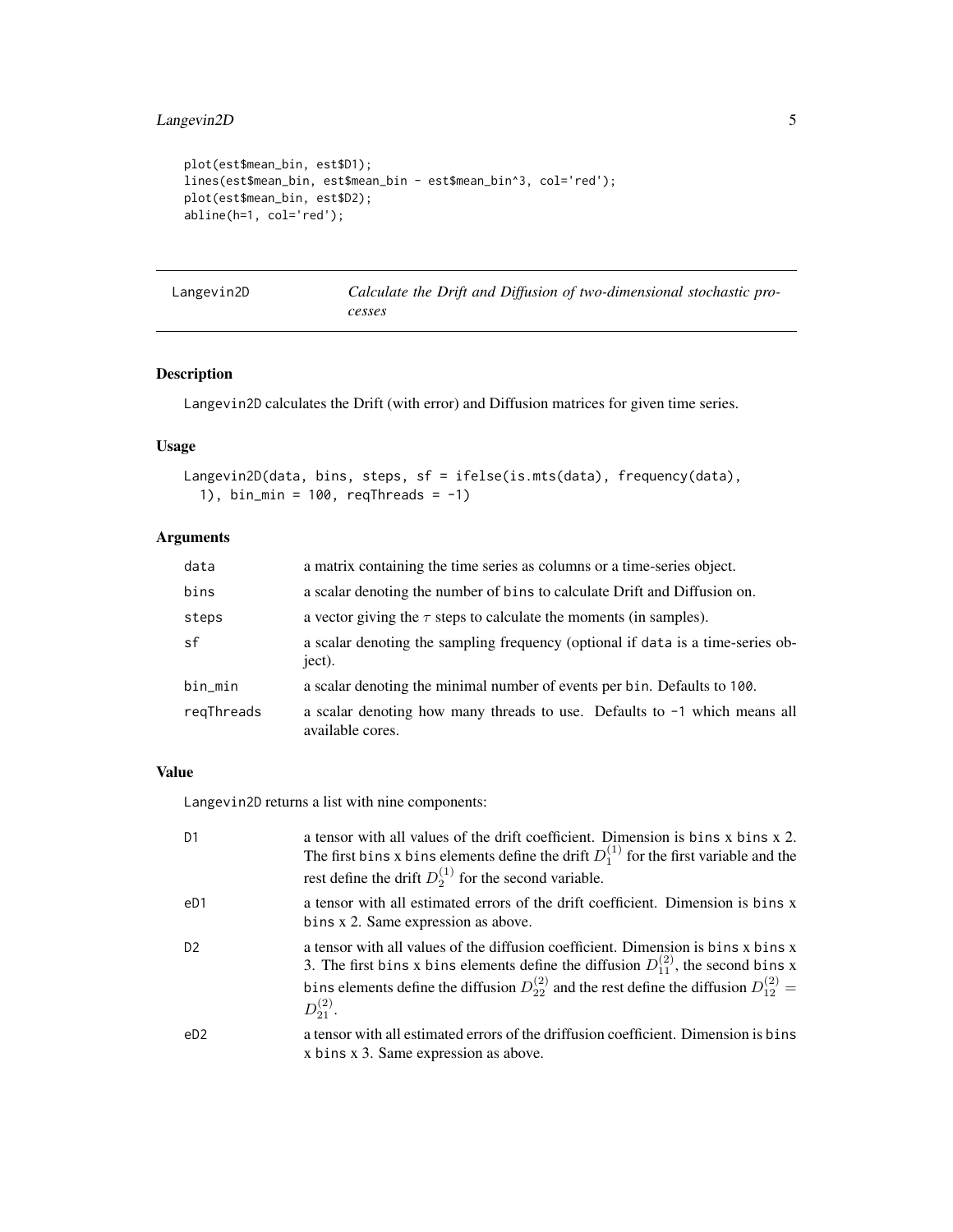<span id="page-5-0"></span>

| $mean_b$ in    | a matrix of the mean value per bin. Dimension is bins x bins x 2. The first<br>bins x bins elements define the mean for the first variable and the rest for the<br>second variable. |
|----------------|-------------------------------------------------------------------------------------------------------------------------------------------------------------------------------------|
| density        | a matrix of the number of events per bin. Rows label the bin of the first variable<br>and columns the second variable.                                                              |
| M1             | a tensor of the first moment for each bin (line label) and each $\tau$ step (column<br>label). Dimension is bins x bins x 21ength (steps).                                          |
| eM1            | a tensor of the standard deviation of the first moment for each bin (line label)<br>and each $\tau$ step (column label). Dimension is bins x bins x 21ength(steps).                 |
| M <sub>2</sub> | a tensor of the second moment for each bin (line label) and each $\tau$ step (column<br>label). Dimension is bins x bins x 31 ength (steps).                                        |
| $\cup$         | a matrix of the bin borders                                                                                                                                                         |
|                |                                                                                                                                                                                     |

#### Author(s)

Philip Rinn

#### See Also

[Langevin1D](#page-2-1)

plot.Langevin *Plot estimated drift and diffusion coefficients*

#### Description

plot method for class "Langevin". This method is only implemented for one-dimensional analysis for now.

#### Usage

## S3 method for class 'Langevin'  $plot(x, pch = 20, ...)$ 

#### Arguments

| $\mathsf{x}$            | an object of class "Langevin".                                                                                                                                                                   |
|-------------------------|--------------------------------------------------------------------------------------------------------------------------------------------------------------------------------------------------|
| pch                     | Either an integer specifying a symbol or a single character to be used as the<br>default in plotting points. See points for possible values and their interpretation.<br>Default is pch $= 20$ . |
| $\cdot$ $\cdot$ $\cdot$ | Arguments to be passed to methods, such as par.                                                                                                                                                  |

#### Author(s)

Philip Rinn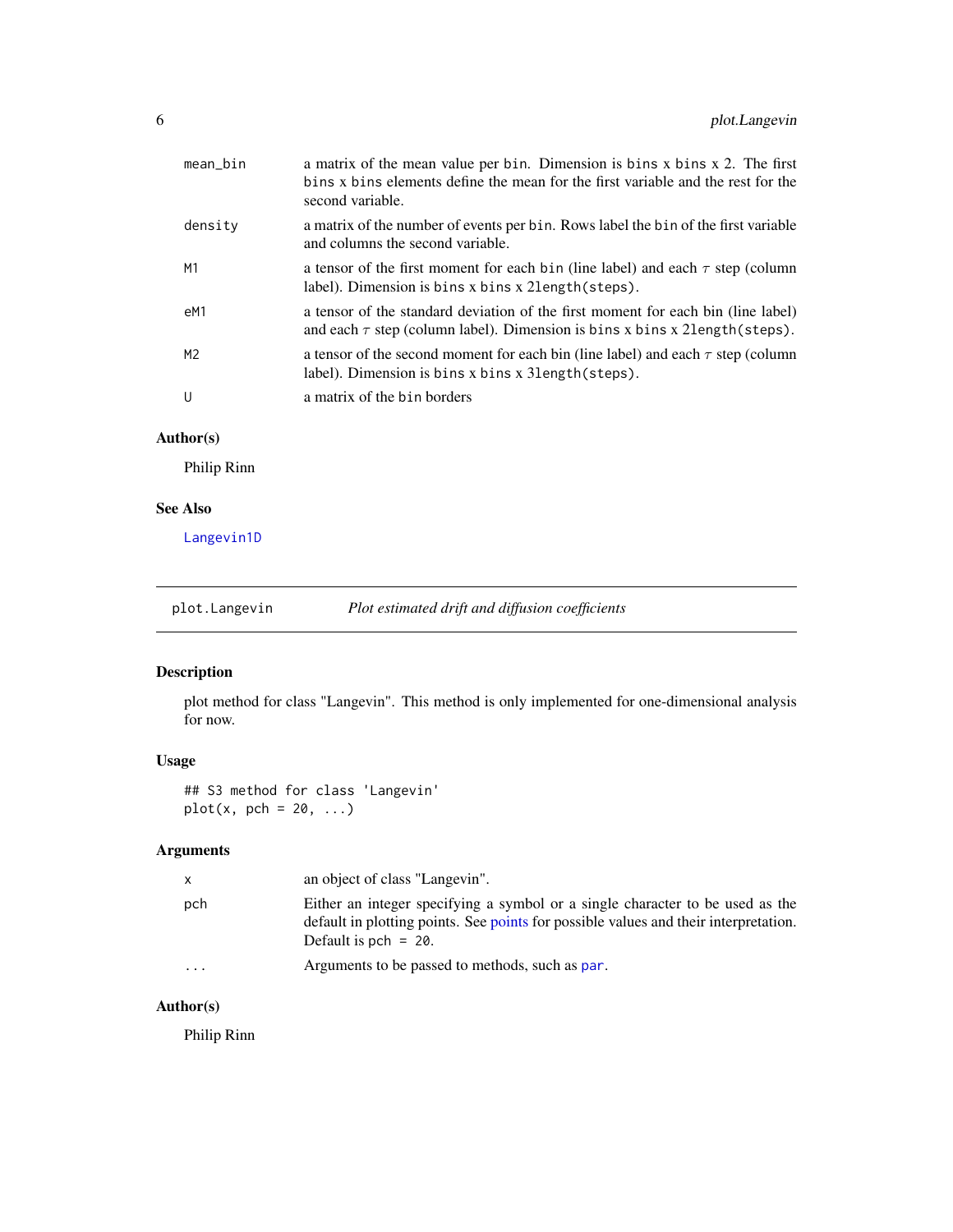<span id="page-6-0"></span>

#### Description

print method for class "Langevin".

#### Usage

```
## S3 method for class 'Langevin'
print(x, \text{ digits} = max(3, \text{ getOption("digits")} - 3),...)
```
#### Arguments

|          | an object of class "Langevin".                                                                 |
|----------|------------------------------------------------------------------------------------------------|
| digits   | integer, used for number formatting with $signif()$ .                                          |
| $\cdots$ | further arguments to be passed to or from other methods. They are ignored in<br>this function. |

#### Value

The function print.Langevin() returns an overview of the estimated drift and diffusion coefficients.

#### Author(s)

Philip Rinn

summary.Langevin *Summarize estimated drift and diffusion coefficients*

#### Description

summary method for class "Langevin".

#### Usage

```
## S3 method for class 'Langevin'
summary(object, ..., digits = max(3,
 getOption("digits") - 3))
```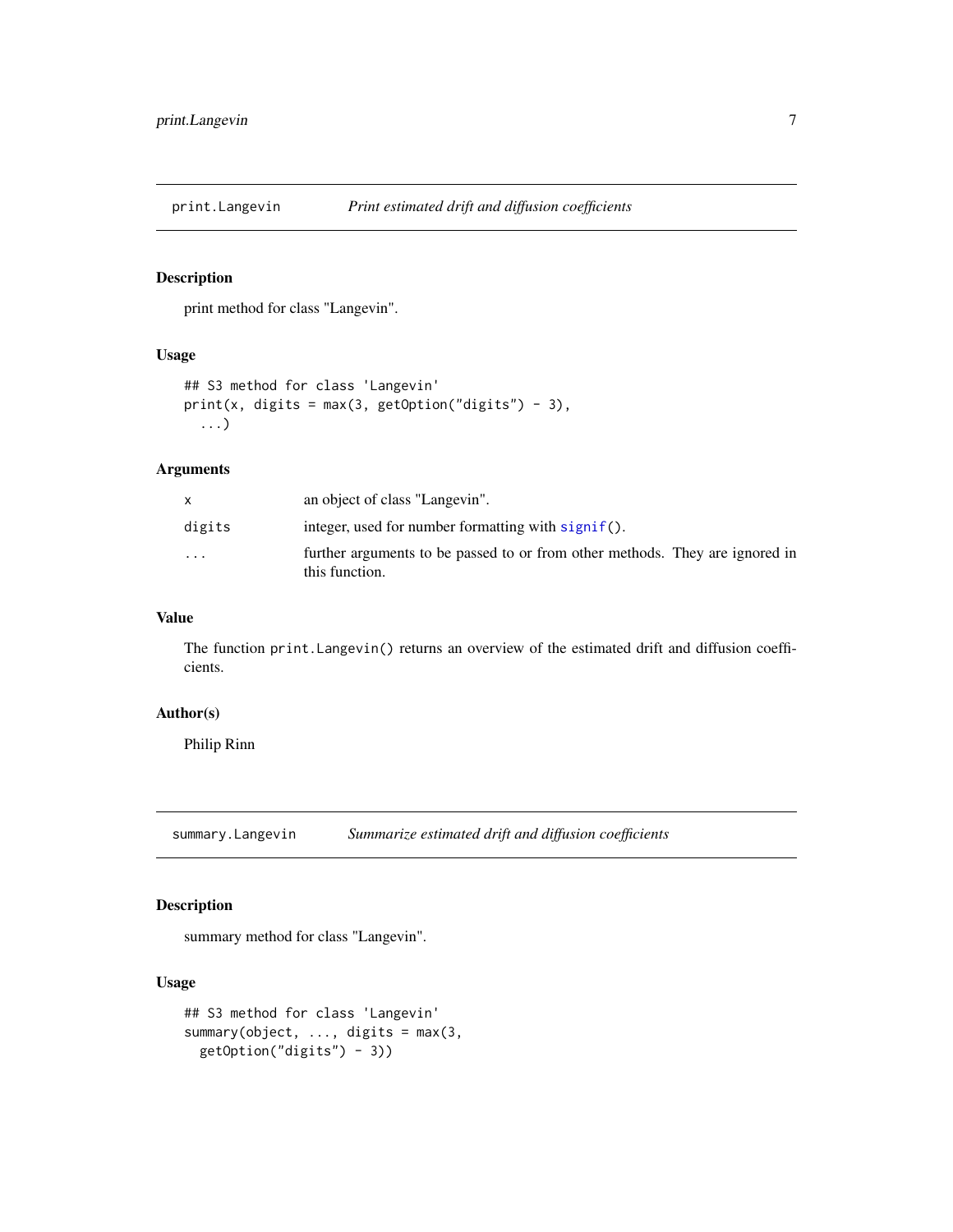#### <span id="page-7-0"></span>Arguments

| object                  | an object of class "Langevin".                                                         |
|-------------------------|----------------------------------------------------------------------------------------|
| $\cdot$ $\cdot$ $\cdot$ | arguments to be passed to or from other methods. They are ignored in this<br>function. |
| digits                  | integer, used for number formatting with signif().                                     |

#### Value

The function summary.Langevin() returns a sumamry of the estimated drift and diffusion coefficients

#### Author(s)

Philip Rinn

<span id="page-7-1"></span>timeseries1D *Generate a 1D Langevin process*

#### Description

timeseries1D generates a one-dimensional Langevin process using a simple Euler integration. The drift function is a cubic polynomial, the diffusion funcation a quadratic.

#### Usage

timeseries1D(N, startpoint =  $0$ , d13 =  $0$ , d12 =  $0$ , d11 = -1,  $d10 = 0$ ,  $d22 = 0$ ,  $d21 = 0$ ,  $d20 = 1$ ,  $sf = 1000$ ,  $dt = 0$ )

#### Arguments

| N                             | a scalar denoting the length of the time-series to generate.                                 |
|-------------------------------|----------------------------------------------------------------------------------------------|
| startpoint                    | a scalar denoting the starting point of the time series.                                     |
| $d13$ , $d12$ , $d11$ , $d10$ |                                                                                              |
|                               | scalars denoting the coefficients for the drift polynomial.                                  |
| d22, d21, d20                 | scalars denoting the coefficients for the diffusion polynomial.                              |
| sf                            | a scalar denoting the sampling frequency.                                                    |
| dt                            | a scalar denoting the maximal time step of integration. Default dt=0 yields<br>$dt = 1/sf$ . |

#### Value

timeseries1D returns a time-series object of length N with the generated time-series.

#### Author(s)

Philip Rinn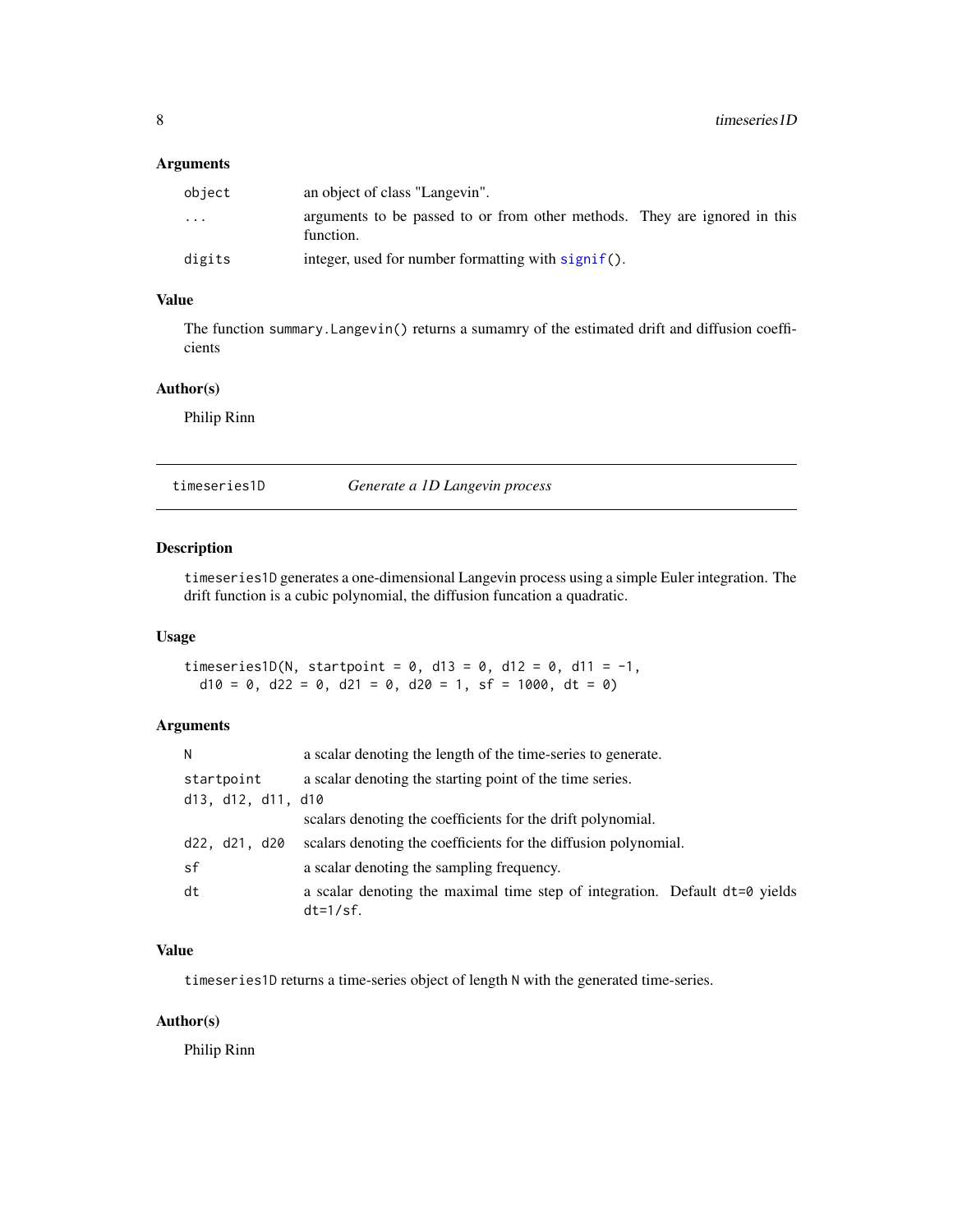#### <span id="page-8-0"></span>timeseries2D 9

#### See Also

[timeseries2D](#page-8-1)

#### Examples

```
# Generate standardized Ornstein-Uhlenbeck-Process (d11=-1, d20=1)
# with integration time step 0.01 and sampling frequency 1
s <- timeseries1D(N=1e4, sf=1, dt=0.01);
t < -1:1e4;plot(t, s, t="l", main=paste("mean:", mean(s), " var:", var(s)));
```
<span id="page-8-1"></span>timeseries2D *Generate a 2D Langevin process*

#### Description

timeseries2D generates a two-dimensional Langevin process using a simple Euler integration. The drift function is a cubic polynomial, the diffusion function a quadratic.

#### Usage

```
timeseries2D(N, startpointx = 0, startpointy = 0, D1_1 = matrix(c(0,
  -1, rep(0, 14)), nrow = 4), D1_2 = matrix(c(0, 0, 0, 0, -1, rep(0,
  11)), nrow = 4), g_11 = \text{matrix}(c(1, 0, 0, 0, 0, 0, 0, 0, 0, 0), nrow = 3),
 g_12 = matrix(c(0, 0, 0, 0, 0, 0, 0, 0, 0, 0, 0)), nrow = 3),
 g_21 = matrix(c(0, 0, 0, 0, 0, 0, 0, 0, 0), nrow = 3),
 g_2^2 = matrix(c(1, 0, 0, 0, 0, 0, 0, 0, 0, 0, 0), nrow = 3), sf = 1000,dt = 0
```
#### Arguments

| N           | a scalar denoting the length of the time-series to generate.                                 |
|-------------|----------------------------------------------------------------------------------------------|
| startpointx | a scalar denoting the starting point of the time series x.                                   |
| startpointy | a scalar denoting the starting point of the time series y.                                   |
| $D1-1$      | a 4x4 matrix denoting the coefficients of D1 for x.                                          |
| $D1_2$      | a 4x4 matrix denoting the coefficients of D1 for y.                                          |
| $g_{-}11$   | a 3x3 matrix denoting the coefficients of g11 for x.                                         |
| $g-12$      | a 3x3 matrix denoting the coefficients of g12 for x.                                         |
| $g_2$ 21    | a 3x3 matrix denoting the coefficients of $g21$ for y.                                       |
| $g_2$ 22    | a 3x3 matrix denoting the coefficients of $g22$ for y.                                       |
| sf          | a scalar denoting the sampling frequency.                                                    |
| dt          | a scalar denoting the maximal time step of integration. Default dt=0 yields<br>$dt = 1/sf$ . |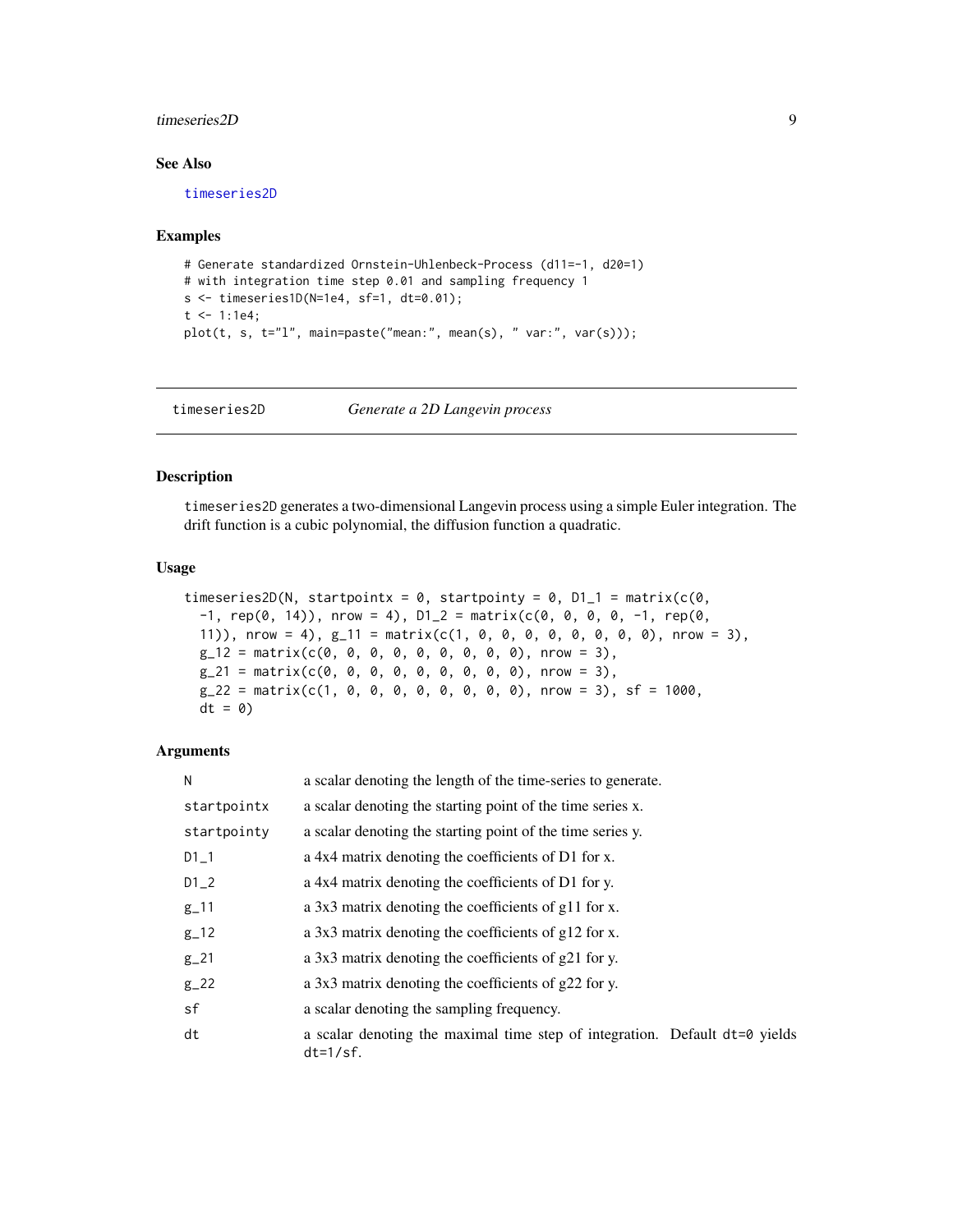#### <span id="page-9-0"></span>Details

The elements  $a_{ij}$  of the matrices are defined by the corresponding equations for the drift and diffusion terms:

$$
D_{1,2}^1 = \sum_{i,j=1}^4 a_{ij} x_1^{(i-1)} x_2^{(j-1)}
$$

with  $a_{ij} = 0$  for  $i + j > 5$ .

$$
g_{11,12,21,22} = \sum_{i,j=1}^{3} a_{ij} x_1^{(i-1)} x_2^{(j-1)}
$$

with  $a_{ij} = 0$  for  $i + j > 4$ 

#### Value

timeseries2D returns a time-series object with the generated time-series as colums.

#### Author(s)

Philip Rinn

#### See Also

[timeseries1D](#page-7-1)